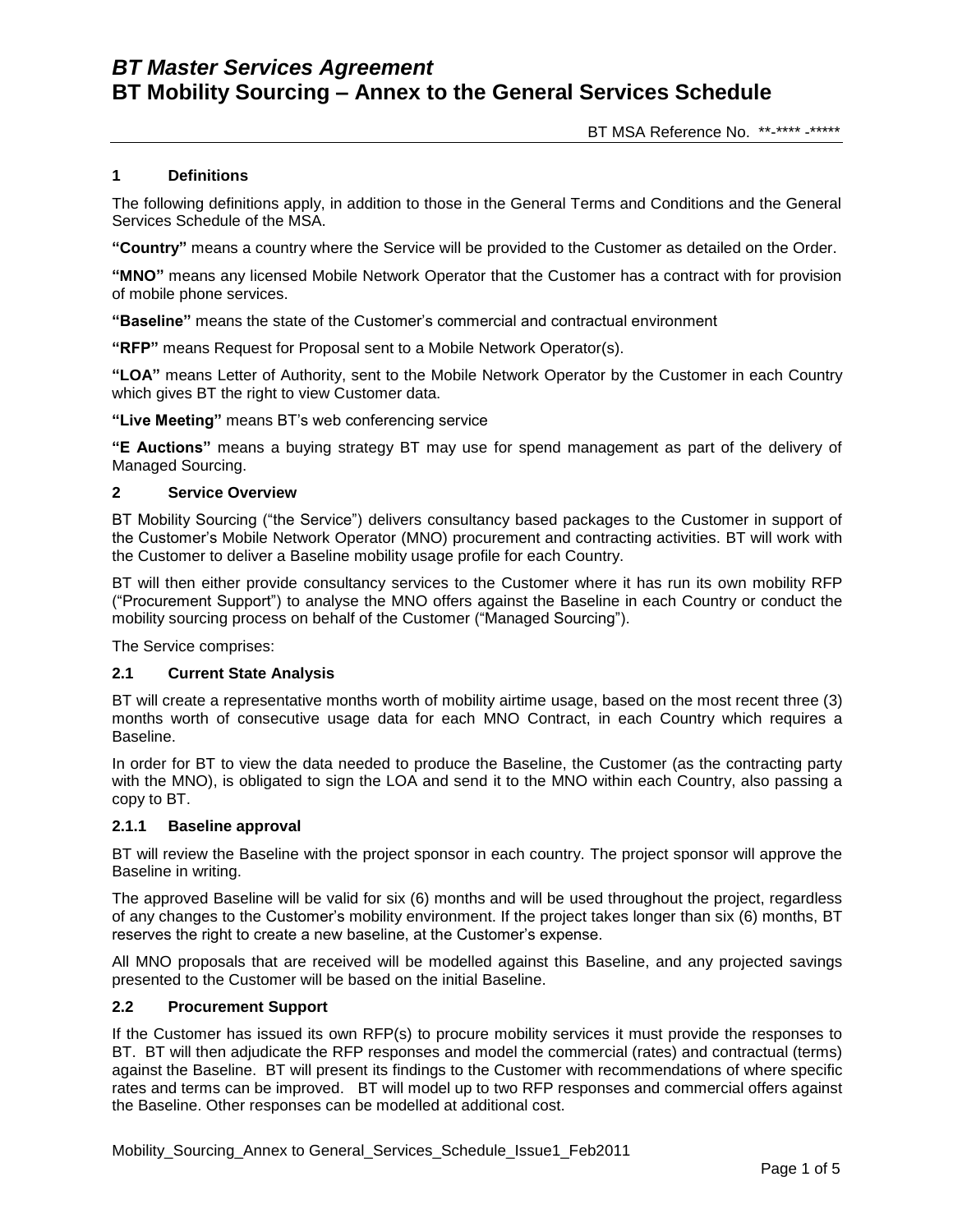BT MSA Reference No. \*\*-\*\*\*\* -\*\*\*\*\*

## **2.3 Managed Sourcing**

## **2.3.1 Phase 1 - Strategy Development Session**

BT will host a strategy development session with the Customer"s project lead, and the project sponsor in each country using Livemeeting. This phase will allow BT to gather specific requirements that need to be included in the RFP. BT will be looking into areas such as specific contracting principles that the MNO needs to adhere to per Country, or per business unit.

### **2.3.2 Phase 2 – MNO Planning**

Where required, BT may hold Livemeeting planning sessions with the MNO"s receiving the RFP, to discuss the Customer"s requirements in more detail, making sure that each MNO has an overview of the Customer"s specific requirements.

### **2.3.3 Phase 3 –RFP Process**

BT will create an RFP based on its industry expertise, the review of the Customer"s Baseline, and feedback from the strategy development session for the Customer"s review and approval

The Customer will issue the RFP to the MNO"s, gather the responses and pass them to BT. In certain circumstances within the USA and Canada the RFP may be issued by a third party working in partnership with BT.

### **2.3.4 Phase 4 –RFP Negotiations**

BT will

- analyse the responses and compare the proposals to the Baseline
- prepare a report showing compliance/non-compliance of the proposals with the RFP requirements, and weighted averages.
- prepare a summary of results and recommendations for next steps
- make use of the Sourcing strategy session output and the analysis of the initial RFP responses to lead negotiations with the main MNOs. BT may invite the Customer"s project lead for the Country to be part of the negotiation team.

Such negotiations may include multiple rounds of communications with the MNO"s via conference calls and Livemeeting. Throughout each round of negotiation, BT will update the Customer.

Where appropriate, BT will hold E Auctions with the MNOs. E Auctions are only available in certain geographies which will be discussed and agreed with the Customer during the Sourcing strategy sessions.

#### **2.3.5 Phase 5 –RFP Conclusions**

BT will make its recommendation to the Customer based on the output of the E Auction and the RFP response analysis negotiations. On completion of the negotiations, BT will provide the Customer with an initial set of MNO terms and conditions and rates that the selected MNOs have agreed to. The Customer will then conduct its own legal review and execute the contract directly with the MNO(s).

### **2.4 Contract Administration**

BT will perform MNO Contract inventory reviews and present its findings to the Customer showing where, if applicable, the MNO is not meeting its contract obligations, and identifying opportunities to improve contract terms. Every quarter BT will provide a dashboard update showing MNO deliverables versus MNO contractual commitments. BT will also provide once per year an assessment of industry trends and emerging opportunities, as they apply to the Customer"s current estate and the mobility market at the time. Benchmarking and strategy discussions will also take place on an annual basis.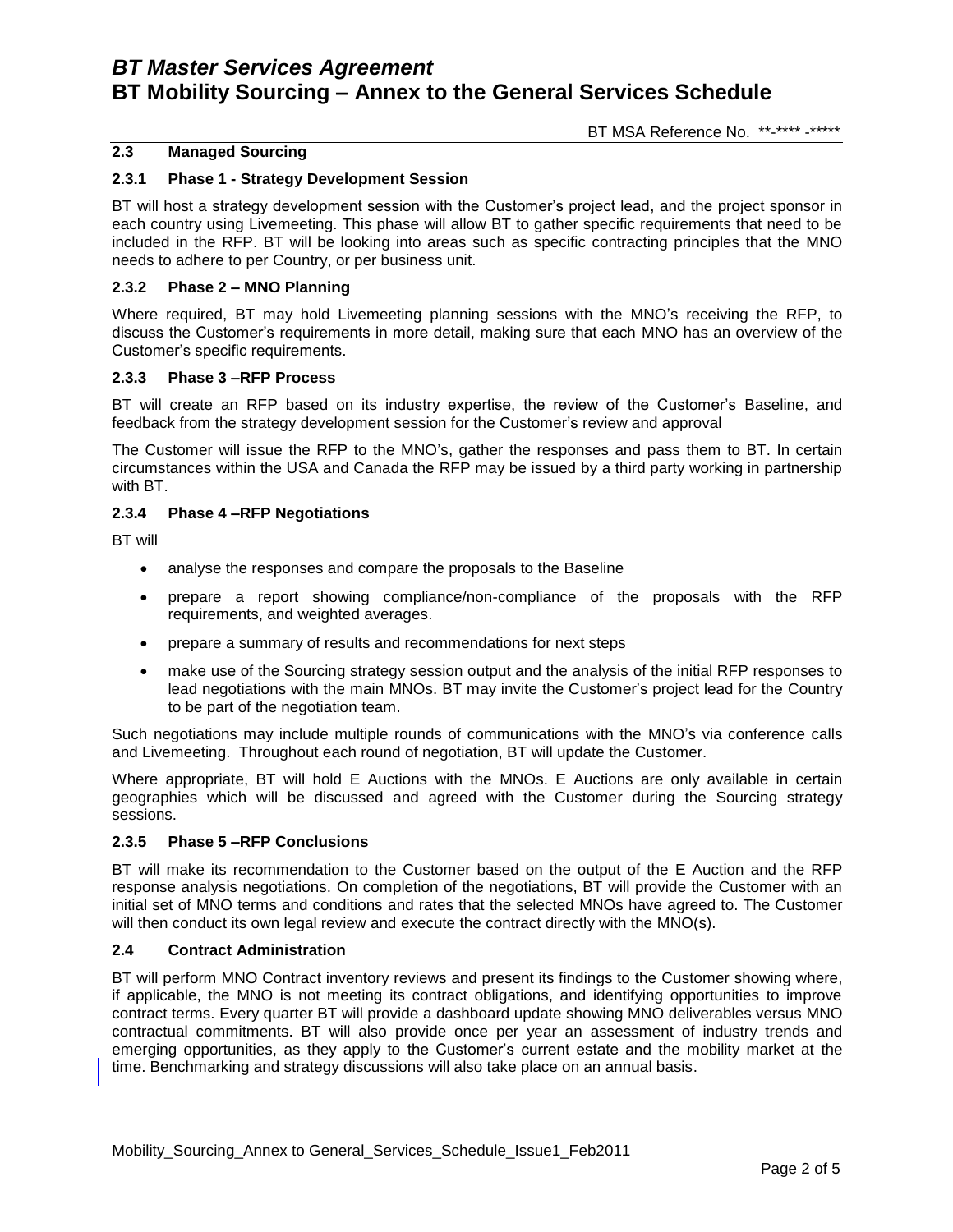BT MSA Reference No. \*\*-\*\*\*\* -\*\*\*\*\*

## **3 Service Delivery**

The time-scales and Country order for Mobility Sourcing delivery will be set out in a detailed project plan that BT and the Customer will agree after the Order is placed.

### **3 BT Service Management Boundary (SMB)**

- 3.1 BT"s involvement in the Current State Analysis package will end when the Baseline has been approved in writing by the Customer.
- 3.2 BT"s involvement in the sourcing process for Procurement Support and Managed Sourcing will end once the final round of negotiations has concluded. It will be the Customers responsibility to sign the MNO Contract.
- 3.3 BT"s responsibilities within the Contract Administration package will be performed at set periods as specified in the Order.

### **4 BT's Responsibilities**

### **4.1 Due Diligence**

BT will perform a due diligence exercise to establish the "as is" position with the Customer"s existing MNO contracts for each Country. The Parties must raise any issues or concerns that may affect the due diligence exercise in any Country during the first four (4) weeks allocated to that Country. At the end of the four (4) week period BT and the Customer will agree a target date for completion of due diligence, if not already complete, and a target date for the Sourcing project to be complete.

## **4.2 BT will, for all Global Mobility Sourcing Options**

- Assign a Project Manager
- Produce a project plan
- Send an LOA template to the Customer's project lead in each country
- Communicate in English

## **4.3 In addition to those responsibilities already detailed for Procurement Support, BT will**

- Host a Livemeeting with the Customer to present details and enable it to understand the analysis against the Baseline.
- Give advice and guidance as to where maximum return can be made on the RFP responses

## **5 The Customer's Responsibilities.**

- 5.1 The Customer will provide all the input data requested by BT required to deliver the Service. BT will not contact MNO"s or third parties to obtain such data. For each MNO the Customer will provide
	- (a) a signed copy of the LOA on the Customer"s company headed paper that has been sent to the MNO. BT cannot start due diligence in a Country until each letter is received for every MNO contract associated with that Country;
	- (b) an electronic copy of its contract with the MNO;
	- (c) names of current supplier(s), contract start & end date, any penalties/cessation fee, contract length, total number of connections.
	- (d) any passwords that may be required by the MNO;
	- (e) copies of the three (3) most recent consecutive invoices, including passwords for CD invoices, url, username and password for web based invoices;
	- (f) Invoices for the same three month period, for all MNO"s;
	- (g) contact details including name, email address and contact number; and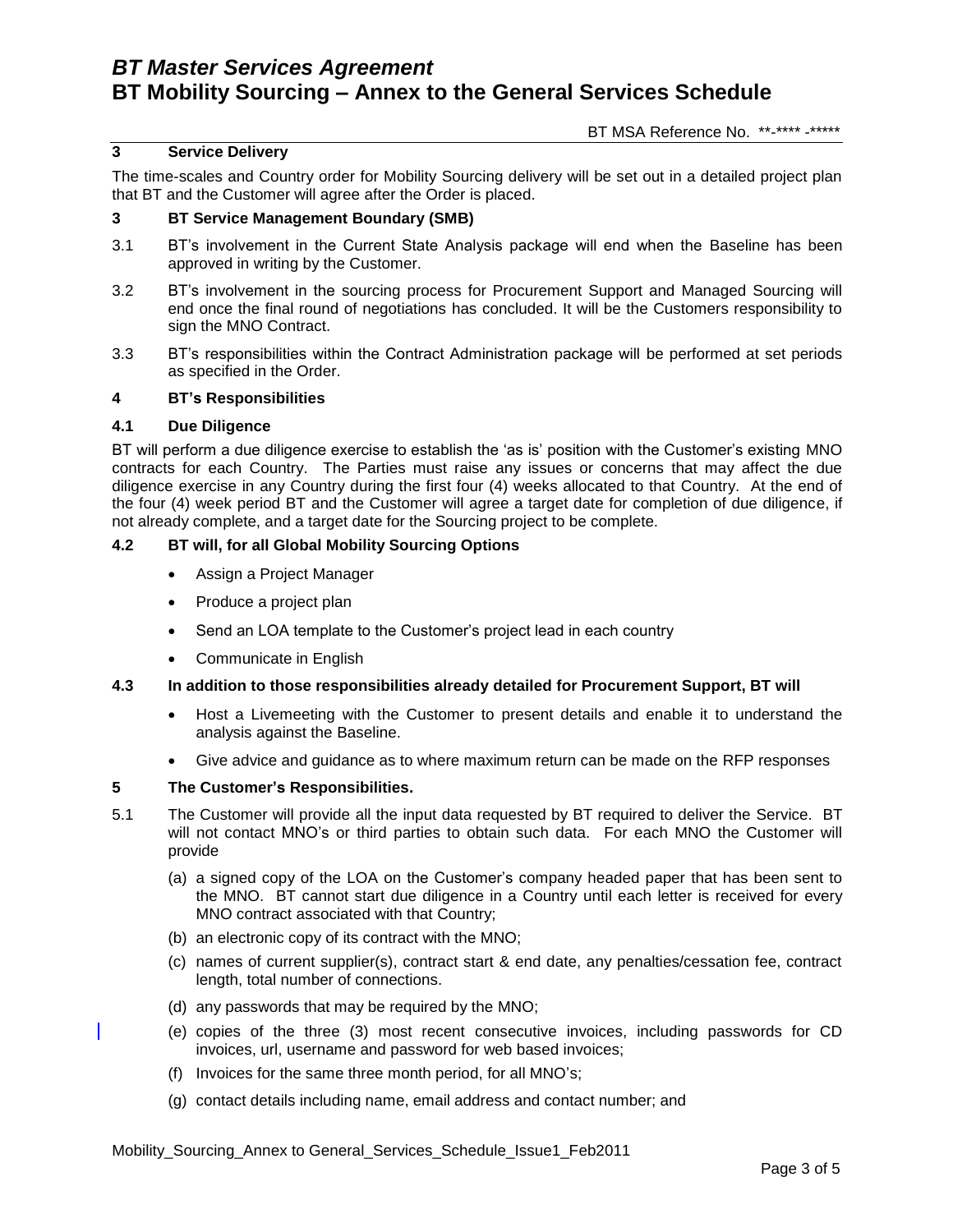BT MSA Reference No. \*\*-\*\*\*\* -\*\*\*\*\*

- (h) promptly inform BT of any changes to its MNO contracts
- (i) Assign a project sponsor who will be the single point of contact both during the implementation process and for the duration of the Service
- (j) Assign a project lead in each Country and communicate the nature of the Mobility Sourcing project to this lead person, ensure they have the capacity to deliver against the project requirements in this Country
- (k) Communicate in English
- (l) Agree the commercial and contractual Baseline within five business days
- (m) Agree that the Baseline figure produced will be the figure used for all further options where commercial pricing is to be analysed, regardless of changes to the Customer"s mobility environment through the RFP period. BT will retain the right to assess this Baseline should a major event occur within the Customer"s business such as divestiture.
- 5.2 In addition for Procurement Support, the Customer will
	- (a) Issue the RFP to the Mobile Network Operators
	- (b) Receive the RFP responses from the Mobile Network Operators and pass to BT
	- (c) Make the final Mobile Network Operator selection based on input from BT
- 5.3 In addition for Managed Sourcing, the Customer will sign the Mobile Network Operator Contract directly
- 5.4 In addition for Contract Administration, the Customer will Track its Mobile Network Operator contract(s) and agree with BT at what point BT"s Professional Services will be required.
- 5.5 The Customer acknowledges that BT will no longer provide Contract Administration beyond the date that the Service is terminated, irrespective of the MNO contract term.

#### **6 Charges and Payment Terms**

The charges for Global Mobility Sourcing will comprise some or all of the following components, depending on the option selected on the Order:

| <b>Product</b>               | One-<br>time<br>Charge | <b>Recurring</b><br>Charge | <b>Notes</b>                                                                                                                               |
|------------------------------|------------------------|----------------------------|--------------------------------------------------------------------------------------------------------------------------------------------|
| State<br>Current<br>Analysis | Yes                    | N/A                        | Per Baseline                                                                                                                               |
| Procurement<br>Support       | Yes                    | N/A                        | Baseline, 2 RFPs<br>Per<br>analysed<br>against Baseline (per country)                                                                      |
| Managed<br>Sourcing          | Yes                    | N/A                        | Per Country                                                                                                                                |
| Contract<br>Administration   | Yes                    | N/A                        | It is the Customers responsibility to let<br>know when the consultancy<br>BT.<br>service is required. X number of days<br>will be paid for |

- 6.1 The Charges for Current State Analysis, Procurement Support and Managed Sourcing will be invoiced after the outcome presentations have occurred.
- 6.2 The Charges for Contract Administration will be invoiced when the Customer has signed the Order.